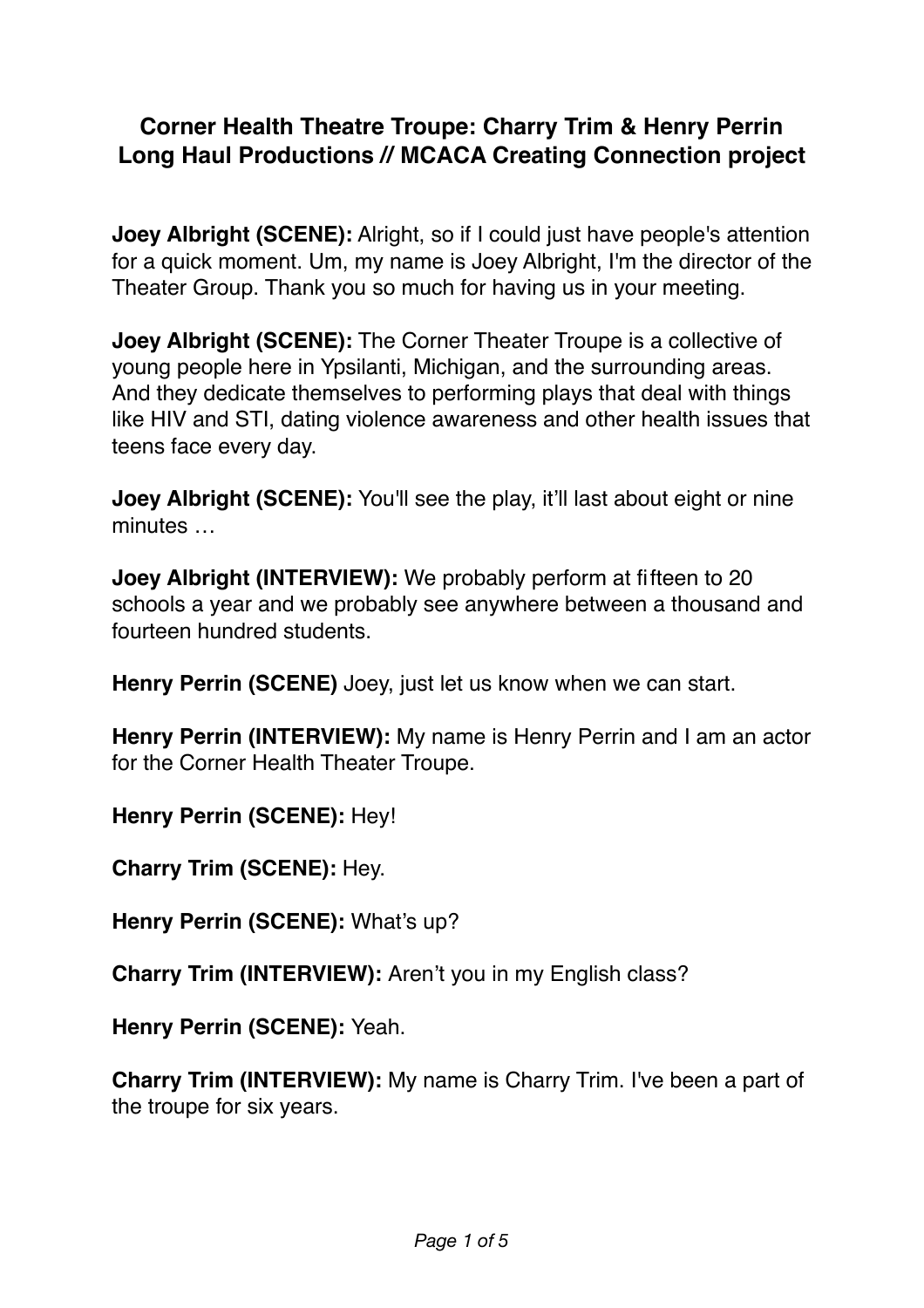**Joey Albright (INTERVIEW):** The troupe itself, some of them have experience with theater and acting. Some of them have zero experience. Some of them can hardly say their names out loud without being so nervous about it.

**Charry Trim (INTERVIEW):** My first performance was actually at my high school and that was really nerve wracking for me because I never really talked in school or to anybody at all. So that was like a big push for me. And the more that I've been in Troupe, the more I realize that this is what's helping me break out of my shell.

**Charry Trim (SCENE):** I love kissing him.

**Henry Perrin (SCENE):** I think it's time we have sex. Faith.

**Charry Trim (SCENE):** Yeah?

**Charry Trim (INTERVIEW:** The play is about two teenagers who decided to have sexual intercourse with each other and it didn't turn out the way that they thought it would.

**Henry Perrin (SCENE):** I have a condom.

**Charry Trim (SCENE):** I knew this was gonna come up sooner or later.

**Joey Albright (INTERVIEW):** It's really fun watching them grow, not only into their characters, but to watch them grow into themselves, and to watch that confidence build as they stand in front of classrooms as though they've been doing it their whole lives.

**Charry Trim (SCENE):** Do you think we're ready for this?

**Henry Perrin (SCENE):** Well, sure. I mean, I've had sex before. You've had sex before, it shouldn't be a big deal, should it?

**Henry Perrin (INTERVIEW):** Faith has contracted gonorrhea and possibly HIV. It's not quite clear if that's happened. And she tells this to Mark, and Mark gets very upset.

**Henry Perrin (SCENE):** Why didn't you tell me sooner?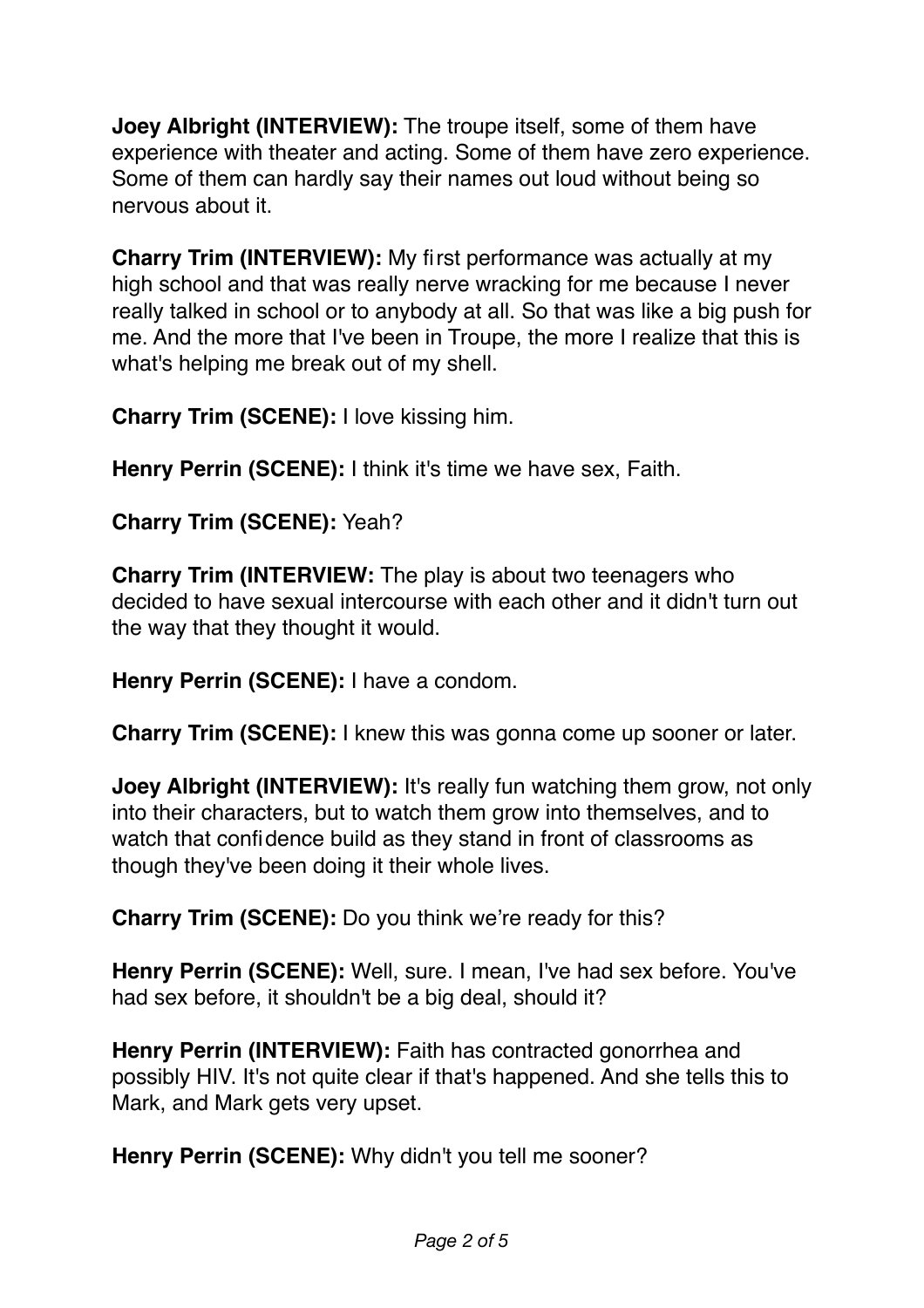**Charry Trim (SCENE):** Wait, why didn't I tell you sooner?

**Henry Perrin (SCENE):** Yeah, you're the one with a disease!

**Charry Trim (SCENE):** Who do you think I got it from?

**Henry Perrin (SCENE):** How am I supposed to know that?

**Charry Trim (SCENE):** You're the one who sleeps around!

**Henry Perrin (SCENE):** You're the one who wanted to get drunk.

**Charry Trim (SCENE):** And you're the one who didn't put a condom on.

**Henry Perrin (SCENE):** You didn't ask me to!

**Charry Trim (SCENE):** Then whose responsibility is it?

**Charry & Henry in unison (SCENE):** Good question.

## **APPLAUSE**

**Moderator (SCENE):** Alright. Now it's time for some of our in-character questions.

**Henry Perrin (INTERVIEW):** Once the show ends, we give the audience a chance to ask the characters questions. And at this point. I'm still in character …

**Student (SCENE):** Mark, you said you had a condom. Why didn't you use it?

**Henry Perrin (SCENE):** Well, I mean, I had every intention of using the condom. Short answer, I forgot, but I forgot because, I mean, I was on pot.

**Moderator (SCENE):** All right. What questions might you have for Henry and Charry?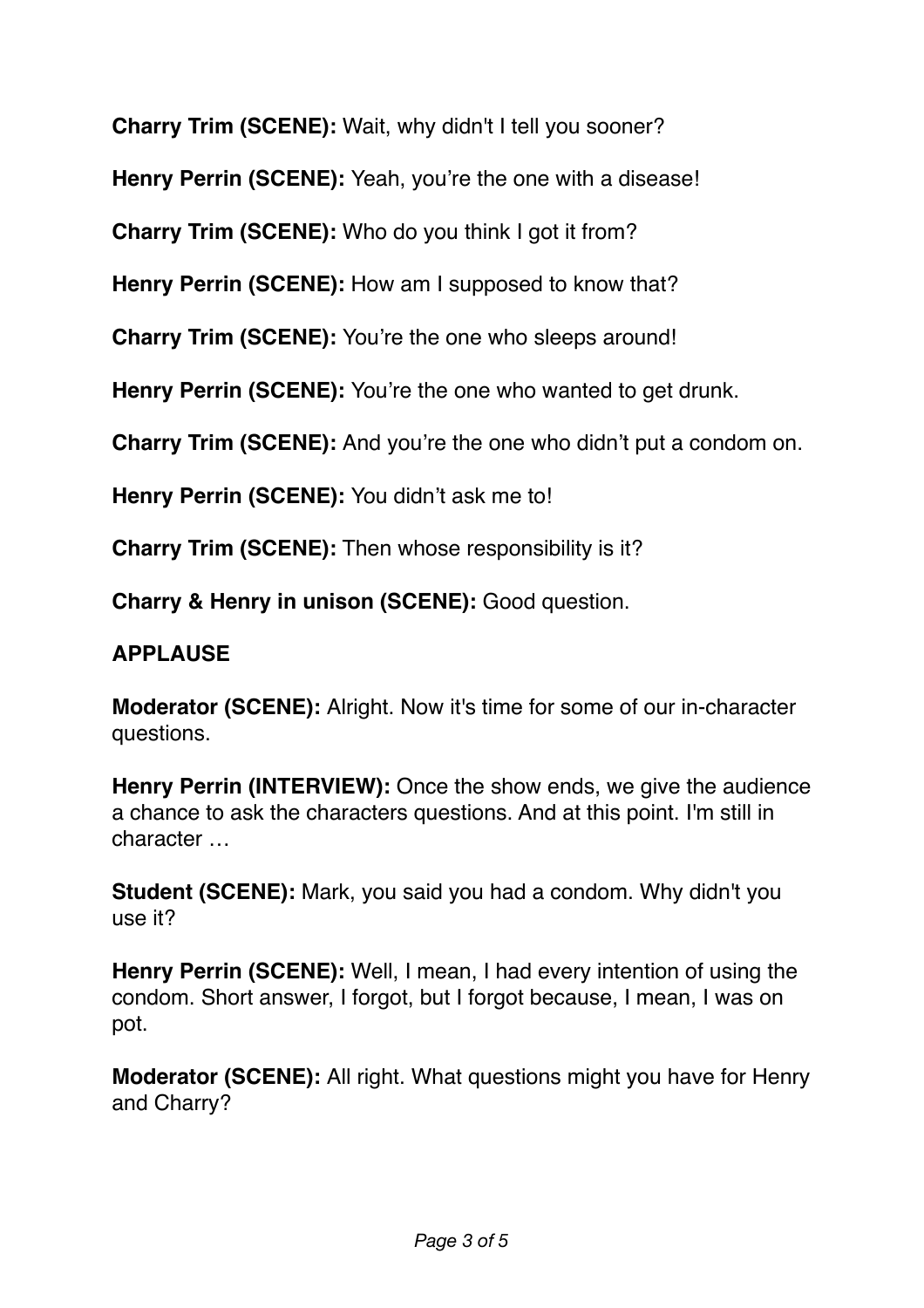**Henry Perrin (INTERVIEW):** Then we have the out-of-character questions, where they can ask us, the actors, questions about the whole thing.

**Student (SCENE):** Do you feel that sex is needed to have a healthy relationship or not?

**Henry Perrin (SCENE):** It depends on what you define as important in your relationship and how you communicate that to your partner. For some people, sex is something that they need in their relationship, but for others, it's definitely a less important part of their relationship, if not a part at all.

**Student (SCENE):** Do you guys feel comfortable talking about it?

**Charry Trim (SCENE):** Yeah, I like doing stuff like this. I like doing anything that makes me feel uncomfortable because I'm just a shy person in general. So doing anything or talking about anything that helps me get out of that comfort zone, it really helps a lot.

**Joey Albright (INTERVIEW):** I've seen it in the classrooms where I see people leaning over to the desk next to them and having a comment on the answer that was just given. In that classroom setting, they can connect with one another. They can feel that they are not the only people who don't know something or feel afraid to ask a question.

**Charry Trim (SCENE):** When you're by yourself or alone, all that stress and suffering in your chest, that hurts, that causes a lot of pain. When you open up your feelings to somebody else that's going through the same thing as you, it's like, whoa, hold on. Wait a minute. It's just like a relief. It makes you feel ten times lighter than what you did at first.

## **APPLAUSE**

**Joey Albright (INTERVIEW):** I do keep in touch with some of the alumni of Theater Troupe. Many of them have gone on to college. Some of them have been through acting programs. A lot of them go into social work programs. I think they're inspired to do that just by being here at the Corner Health Center and seeing the work we do. They're all working hard and I'm happy about that. The one thing I do know that we gave